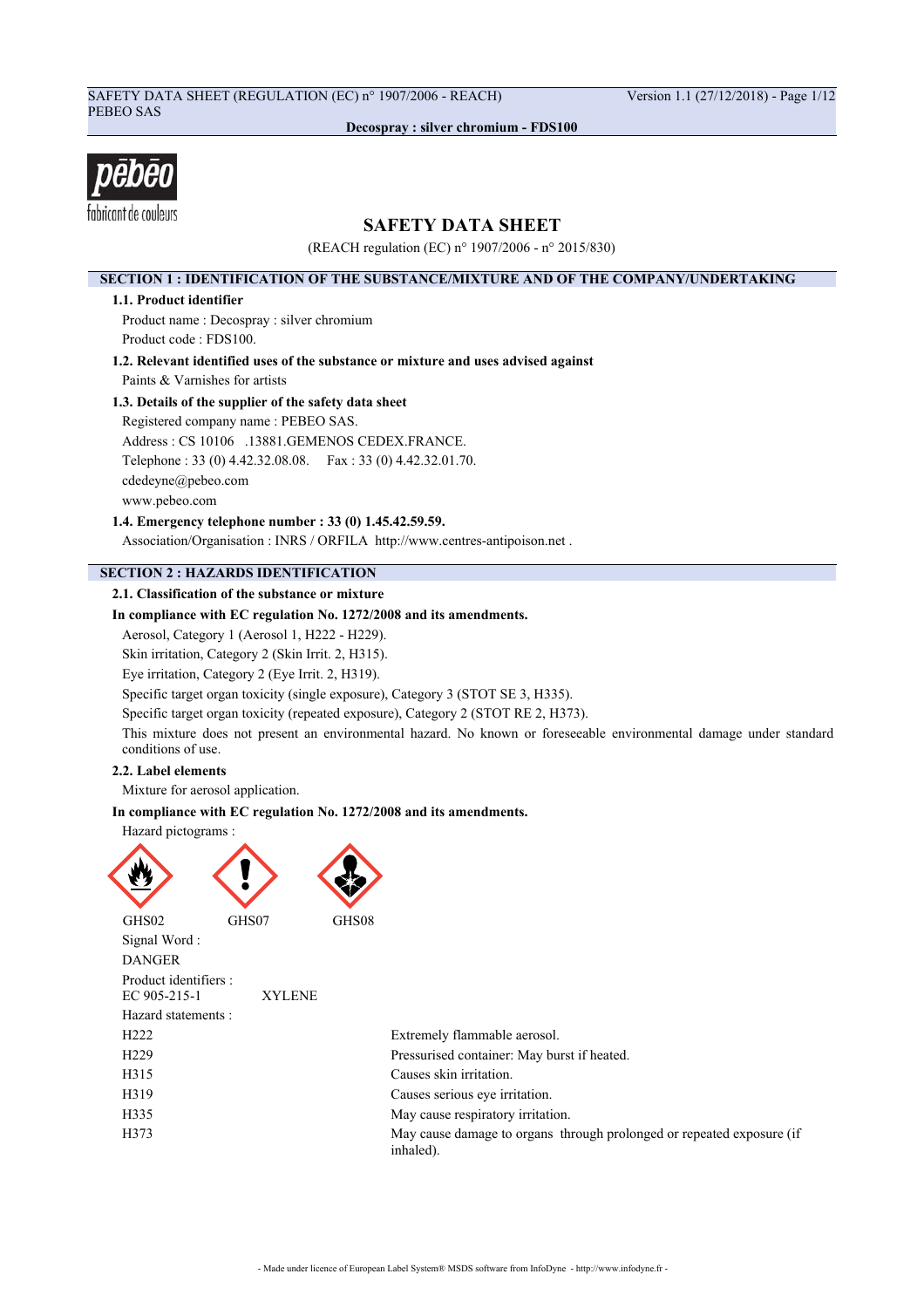| Precautionary statements - General :    |                                                                                                   |
|-----------------------------------------|---------------------------------------------------------------------------------------------------|
| P <sub>102</sub>                        | Keep out of reach of children.                                                                    |
| Precautionary statements - Prevention : |                                                                                                   |
| P <sub>210</sub>                        | Keep away from heat, hot surfaces, sparks, open flames and other ignition<br>sources. No smoking. |
| P <sub>2</sub> 11                       | Do not spray on an open flame or other ignition source.                                           |
| P <sub>251</sub>                        | Do not pierce or burn, even after use.                                                            |
| Precautionary statements - Storage :    |                                                                                                   |
| P405                                    | Store locked up.                                                                                  |
| $P410 + P412$                           | Protect from sunlight. Do no expose to temperatures exceeding 50 $^{\circ}C/122$ °F.              |
|                                         |                                                                                                   |

## **2.3. Other hazards**

The mixture does not contain substances classified as 'Substances of Very High Concern' (SVHC) >= 0.1% published by the European CHemicals Agency (ECHA) under article 57 of REACH: http://echa.europa.eu/fr/candidate-list-table

The mixture fulfils neither the PBT nor the vPvB criteria for mixtures in accordance with annexe XIII of the REACH regulations EC 1907/2006.

## **SECTION 3 : COMPOSITION/INFORMATION ON INGREDIENTS**

#### **3.2. Mixtures Composition :**

| COMPOSITION:            |                        |       |                               |
|-------------------------|------------------------|-------|-------------------------------|
| <b>Identification</b>   | (EC) 1272/2008         | Note  | $\frac{0}{0}$                 |
| CAS: 1330-20-7          | GHS07, GHS08, GHS02    | $[1]$ | $25 \le x \% \le 50$          |
| $EC: 905-215-1$         | Dgr                    |       |                               |
| REACH: 01-2119488216-32 | Flam. Liq. 3, H226     |       |                               |
|                         | Asp. Tox. 1, H304      |       |                               |
| <b>XYLENE</b>           | Acute Tox. $4, H312$   |       |                               |
|                         | Skin Irrit. 2, H315    |       |                               |
|                         | Eye Irrit. 2, H319     |       |                               |
|                         | Acute Tox. 4, H332     |       |                               |
|                         | STOT SE 3, H335        |       |                               |
|                         | <b>STOT RE 2, H373</b> |       |                               |
| INDEX: 601-023-00-4     | GHS02, GHS07, GHS08    | $[1]$ | $ 2.5 \le x \frac{9}{6} < 10$ |
| $CAS: 100-41-4$         | Dgr                    |       |                               |
| EC: 202-849-4           | Flam. Liq. 2, H225     |       |                               |
|                         | Acute Tox. 4, H332     |       |                               |
| <b>ETHYLBENZENE</b>     | <b>STOT RE 2, H373</b> |       |                               |
|                         | Asp. Tox. 1, H304      |       |                               |

(Full text of H-phrases: see section 16)

#### **Information on ingredients :**

[1] Substance for which maximum workplace exposure limits are available.

## **SECTION 4 : FIRST AID MEASURES**

As a general rule, in case of doubt or if symptoms persist, always call a doctor.

NEVER induce swallowing by an unconscious person.

## **4.1. Description of first aid measures**

#### **In the event of exposure by inhalation :**

In the event of massive inhalation, remove the person exposed to fresh air. Keep warm and at rest.

If the person is unconscious, place in recovery position. Notify a doctor in all events, to ascertain whether observation and supportive hospital care will be necessary.

If breathing is irregular or has stopped, effect mouth-to-mouth resuscitation and call a doctor.

#### **In the event of splashes or contact with eyes :**

Wash thoroughly with fresh, clean water for 15 minutes holding the eyelids open.

If there is any redness, pain or visual impairment, consult an ophthalmologist.

#### **In the event of splashes or contact with skin :**

Remove contaminated clothing and wash the skin thoroughly with soap and water or a recognised cleaner.

Watch out for any remaining product between skin and clothing, watches, shoes, etc.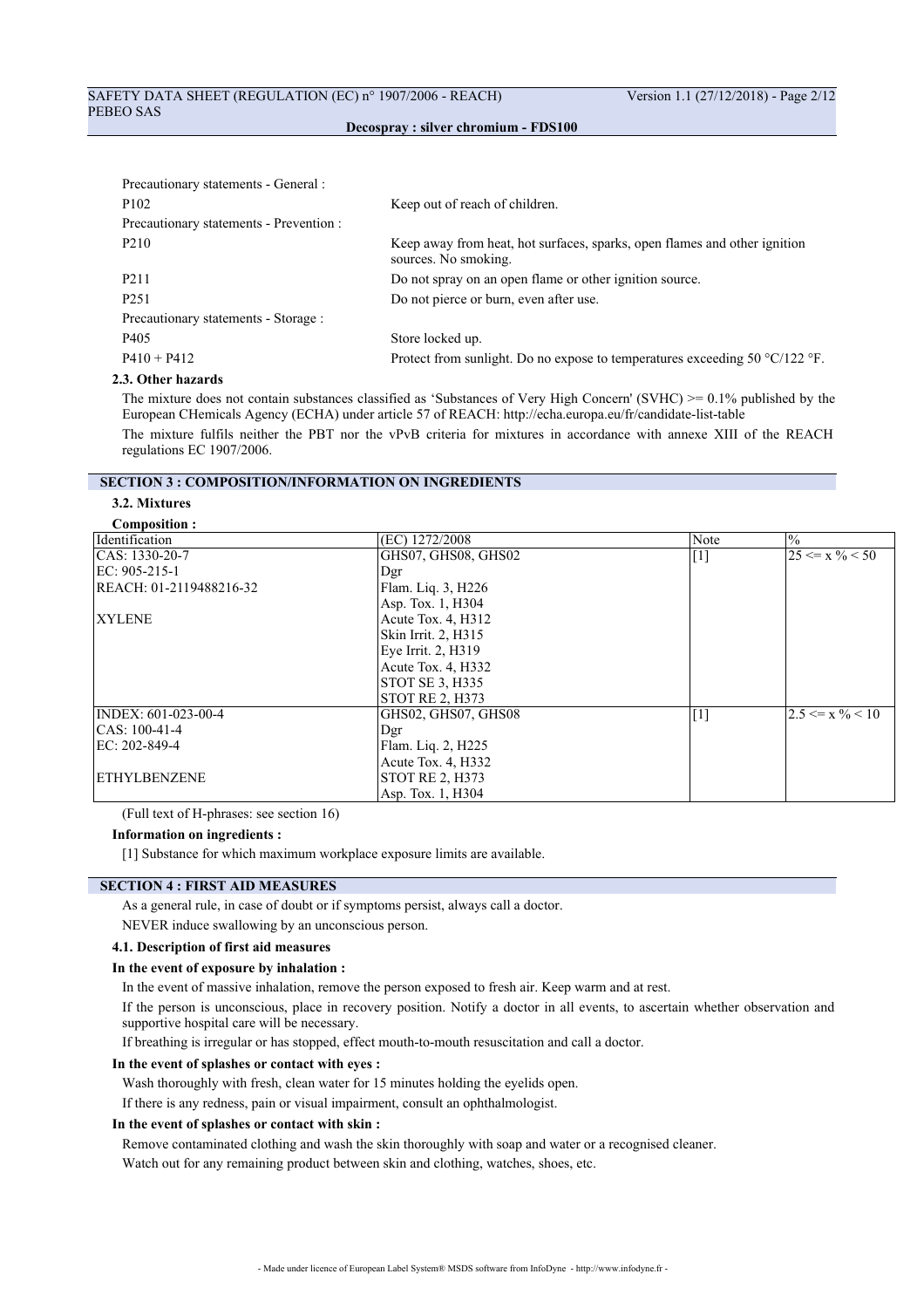If the contaminated area is widespread and/or there is damage to the skin, a doctor must be consulted or the patient transferred to hospital.

#### **In the event of swallowing :**

Do not give the patient anything orally.

In the event of swallowing, if the quantity is small (no more than one mouthful), rinse the mouth with water and consult a doctor.

Keep the person exposed at rest. Do not force vomiting.

Seek medical attention immediately, showing the label.

If swallowed accidentally, call a doctor to ascertain whether observation and hospital care will be necessary. Show the label.

# **4.2. Most important symptoms and effects, both acute and delayed**

No data available.

### **4.3. Indication of any immediate medical attention and special treatment needed** No data available.

**SECTION 5 : FIREFIGHTING MEASURES**

#### Flammable.

Chemical powders, carbon dioxide and other extinguishing gas are suitable for small fires.

### **5.1. Extinguishing media**

Keep packages near the fire cool, to prevent pressurised containers from bursting.

## **Suitable methods of extinction**

- In the event of a fire, use :
- sprayed water or water mist
- water with AFFF (Aqueous Film Forming Foam) additive
- halon
- foam
- multipurpose ABC powder
- BC powder
- carbon dioxide (CO2)

Prevent the effluent of fire-fighting measures from entering drains or waterways.

## **Unsuitable methods of extinction**

In the event of a fire, do not use :

- water jet

## **5.2. Special hazards arising from the substance or mixture**

A fire will often produce a thick black smoke. Exposure to decomposition products may be hazardous to health.

Do not breathe in smoke.

In the event of a fire, the following may be formed :

- carbon monoxide (CO)
- carbon dioxide (CO2)

#### **5.3. Advice for firefighters**

Fire-fighting personnel are to be equipped with autonomous insulating breathing apparatus.

## **SECTION 6 : ACCIDENTAL RELEASE MEASURES**

#### **6.1. Personal precautions, protective equipment and emergency procedures**

Consult the safety measures listed under headings 7 and 8.

## **For non first aid worker**

Because of the organic solvents contained in the mixture, eliminate sources of ignition and ventilate the area.

Avoid inhaling the vapors.

Avoid any contact with the skin and eyes.

If a large quantity has been spilt, evacuate all personnel and only allow intervention by trained operators equipped with safety apparatus.

#### **For first aid worker**

First aid workers will be equipped with suitable personal protective equipment (See section 8).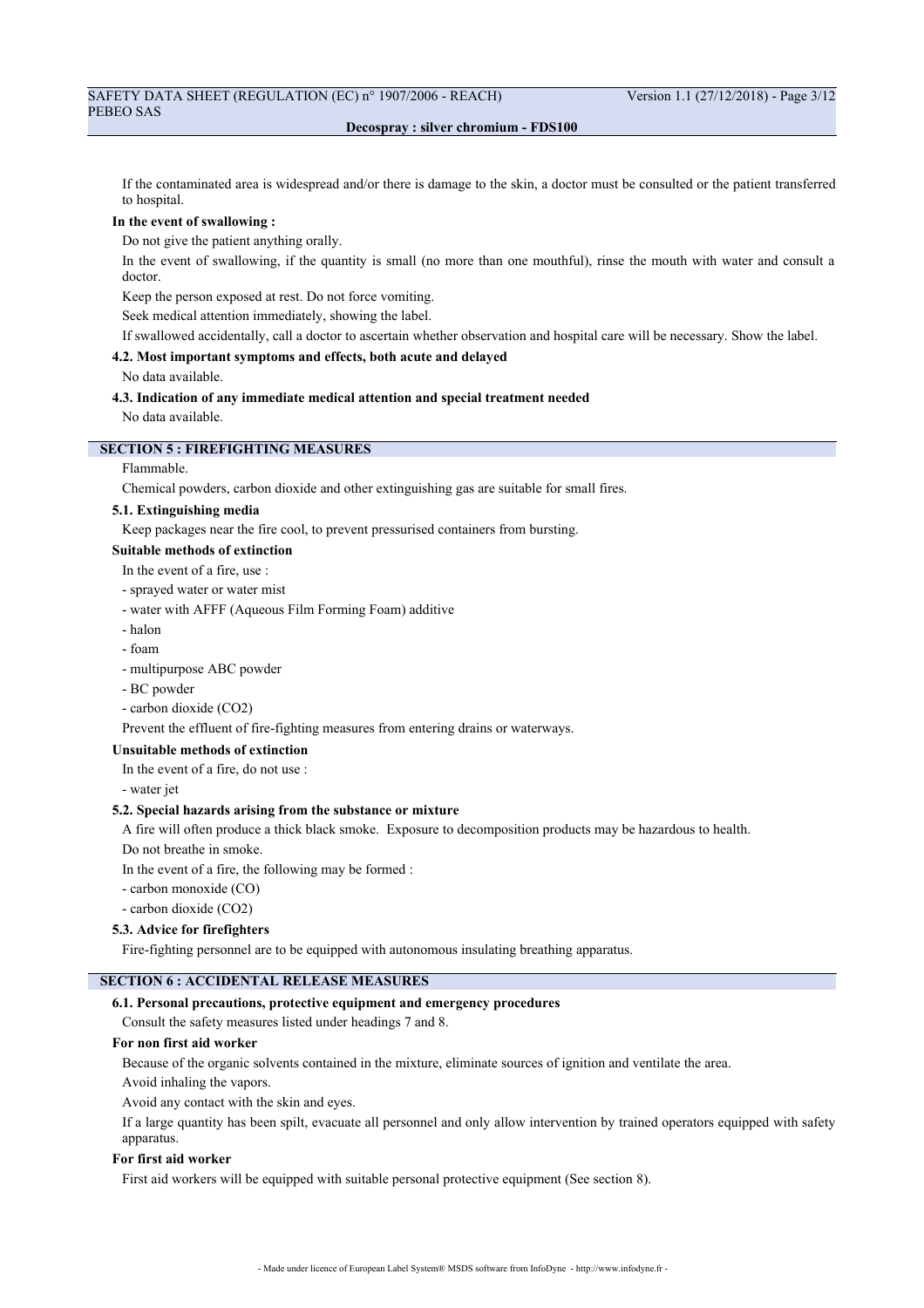#### **6.2. Environmental precautions**

Contain and control the leaks or spills with non-combustible absorbent materials such as sand, earth, vermiculite, diatomaceous earth in drums for waste disposal.

Prevent any material from entering drains or waterways.

## **6.3. Methods and material for containment and cleaning up**

Clean preferably with a detergent, do not use solvents.

## **6.4. Reference to other sections**

No data available.

## **SECTION 7 : HANDLING AND STORAGE**

Requirements relating to storage premises apply to all facilities where the mixture is handled.

#### **7.1. Precautions for safe handling**

Always wash hands after handling.

Remove and wash contaminated clothing before re-using.

Ensure that there is adequate ventilation, especially in confined areas.

#### **Fire prevention :**

Handle in well-ventilated areas.

Vapours are heavier than air. They can spread along the ground and form mixtures that are explosive with air.

Prevent the formation of flammable or explosive concentrations in air and avoid vapor concentrations higher than the occupational exposure limits.

Do not spray on a naked flame or any incandescent material.

Do not pierce or burn, even after use.

Use the mixture in premises free of naked flames or other sources of ignition and ensure that electrical equipment is suitably protected.

Keep packages tightly closed and away from sources of heat, sparks and naked flames.

Do not use tools which may produce sparks. Do not smoke.

Prevent access by unauthorised personnel.

## **Recommended equipment and procedures :**

For personal protection, see section 8.

Observe precautions stated on label and also industrial safety regulations.

Do not breathe in aerosols.

Avoid inhaling vapors. Carry out any industrial operation which may give rise to this in a sealed apparatus.

Provide vapor extraction at the emission source and also general ventilation of the premises.

Also provide breathing apparatus for certain short tasks of an exceptional nature and for emergency interventions.

In all cases, recover emissions at source.

Avoid skin and eye contact with this mixture.

Avoid exposure - obtain special instructions before use.

Packages which have been opened must be reclosed carefully and stored in an upright position.

#### **Prohibited equipment and procedures :**

No smoking, eating or drinking in areas where the mixture is used.

#### **7.2. Conditions for safe storage, including any incompatibilities**

No data available.

#### **Storage**

Keep out of reach of children.

Keep the container tightly closed in a dry, well-ventilated place.

Keep away from all sources of ignition - do not smoke.

Keep well away from all sources of ignition, heat and direct sunlight.

The floor must be impermeable and form a collecting basin so that, in the event of an accidental spillage, the liquid cannot spread beyond this area.

Pressurised container: protect from sunlight and do not expose to temperatures exceeding 50°C.

#### **Packaging**

Always keep in packaging made of an identical material to the original.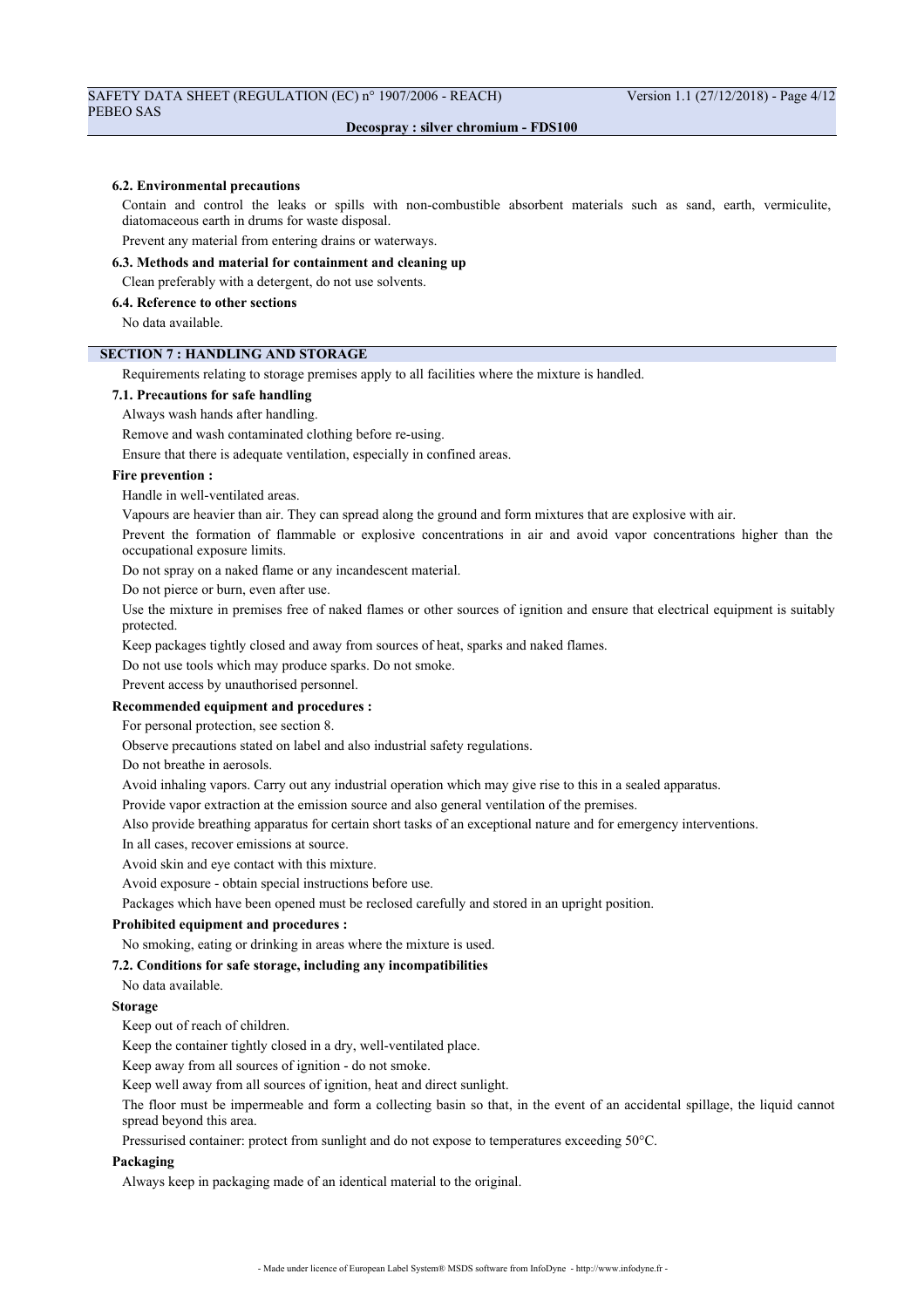## **7.3. Specific end use(s)**

No data available.

## **SECTION 8 : EXPOSURE CONTROLS/PERSONAL PROTECTION**

## **8.1. Control parameters**

## **Occupational exposure limits :**

|                         | - European Union (2017/2398, 2017/164, 2009/161, 2006/15/CE, 2000/39/CE, 98/24/CE):              |                                                        |                           |              |                                                                                                         |
|-------------------------|--------------------------------------------------------------------------------------------------|--------------------------------------------------------|---------------------------|--------------|---------------------------------------------------------------------------------------------------------|
| CAS                     |                                                                                                  | $VME-mg/m3$ : VME-ppm :                                | $VLE-mg/m3$ : $VLE-ppm$ : |              | $\overline{\text{Notes}}$ :                                                                             |
| $1330 - 20 - 7$         | $\overline{221}$                                                                                 | 50                                                     | 442                       | 100          | Peau                                                                                                    |
| $100 - 41 - 4$          | 442                                                                                              | 100                                                    | 884                       | 200          | Peau                                                                                                    |
|                         |                                                                                                  |                                                        |                           |              | - ACGIH TLV (American Conference of Governmental Industrial Hygienists, Threshold Limit Values, 2010) : |
| CAS                     | TWA:                                                                                             | STEL:                                                  | Ceiling:                  | Definition : | Criteria:                                                                                               |
| 1330-20-7               | $100$ ppm                                                                                        | $150$ ppm                                              |                           | A4; BEI      |                                                                                                         |
| $100 - 41 - 4$          | $20$ ppm                                                                                         |                                                        |                           | A3; BEI      |                                                                                                         |
|                         | - South Africa / DOL RL (Department of Labour, Recommended limits, 1995) :                       |                                                        |                           |              |                                                                                                         |
| CAS                     | $\overline{\text{TWA}}$ :                                                                        | STEL:                                                  | Ceiling:                  | Definition:  | Criteria :                                                                                              |
| $1330 - 20 - 7$         | $100$ ppm                                                                                        | $150$ ppm                                              |                           | Sk           |                                                                                                         |
|                         | $435$ mg/m $3$                                                                                   | $650$ mg/m $3$                                         |                           |              |                                                                                                         |
| $100 - 41 - 4$          | $100$ ppm                                                                                        | 125 ppm                                                |                           |              |                                                                                                         |
|                         | 435 mg/m3                                                                                        | 545 mg/m3                                              |                           |              |                                                                                                         |
|                         |                                                                                                  |                                                        |                           |              |                                                                                                         |
| CAS                     | - Germany - AGW (BAuA - TRGS 900, 29/01/2018) :<br>VME:                                          | VME:                                                   | Excess                    | <b>Notes</b> |                                                                                                         |
| $1330 - 20 - 7$         |                                                                                                  |                                                        |                           |              |                                                                                                         |
|                         |                                                                                                  | $100$ ppm                                              |                           | 2(III)       |                                                                                                         |
| $100 - 41 - 4$          |                                                                                                  | $440$ mg/m <sup>3</sup><br>$\overline{20 \text{ ppm}}$ |                           |              |                                                                                                         |
|                         |                                                                                                  | $88 \text{ mg/m}^3$                                    |                           | 2(II)        |                                                                                                         |
|                         |                                                                                                  |                                                        |                           |              |                                                                                                         |
|                         | - Australia (NOHSC: 3008, 1995):                                                                 |                                                        |                           |              |                                                                                                         |
| CAS                     | $\overline{\text{TWA}}$ :                                                                        | STEL:                                                  | Ceiling:                  | Definition : | Criteria:                                                                                               |
| 1330-20-7               | 80 ppm                                                                                           | 150 ppm                                                |                           |              |                                                                                                         |
| $100 - 41 - 4$          | $100$ ppm                                                                                        | 125 ppm                                                |                           | H            |                                                                                                         |
|                         | 434 mg/m3                                                                                        | 543 mg/m3                                              |                           |              |                                                                                                         |
|                         | - Belgium (Arrêté du 09/03/2014, 2014) :                                                         |                                                        |                           |              |                                                                                                         |
| CAS                     | $\overline{\text{TWA}}$ :                                                                        | STEL:                                                  | Ceiling:                  | Definition : | Criteria :                                                                                              |
| $1330 - 20 - 7$         | $50$ ppm                                                                                         | $100$ ppm                                              |                           | D            |                                                                                                         |
|                         | 221 mg/m <sup>3</sup>                                                                            | 442 mg/m <sup>3</sup>                                  |                           |              |                                                                                                         |
| $100 - 41 - 4$          | $100$ ppm                                                                                        | 125 ppm                                                |                           | D            |                                                                                                         |
|                         | $442$ mg/m <sup>3</sup>                                                                          | 551 mg/m <sup>3</sup>                                  |                           |              |                                                                                                         |
| - Brazil:               |                                                                                                  |                                                        |                           |              |                                                                                                         |
| CAS                     | TWA:                                                                                             | STEL:                                                  | Ceiling:                  | Definition:  | Criteria:                                                                                               |
| $1330 - 20 - 7$         | $78$ ppm                                                                                         |                                                        |                           |              |                                                                                                         |
| $100 - 41 - 4$          | 78 ppm                                                                                           |                                                        |                           |              |                                                                                                         |
|                         |                                                                                                  |                                                        |                           |              |                                                                                                         |
|                         | - Canada / Alberta (Occupational health and safety code, 2009) :                                 |                                                        |                           |              |                                                                                                         |
| CAS<br>$1330 - 20 - 7$  | $\overline{\text{TWA}}$ :                                                                        | STEL:                                                  | Ceiling:                  | Definition : | Criteria:                                                                                               |
|                         | $100$ ppm                                                                                        | $150$ ppm                                              |                           |              |                                                                                                         |
| $100 - 41 - 4$          | 434 mg/m3                                                                                        | $651$ mg/m3                                            |                           |              |                                                                                                         |
|                         | $100$ ppm                                                                                        | $125$ ppm                                              |                           |              |                                                                                                         |
|                         | 434 mg/m3                                                                                        | 543 mg/m3                                              |                           |              |                                                                                                         |
|                         | - Canada / British Colombia (2009):                                                              |                                                        |                           |              |                                                                                                         |
| $\overline{\text{CAS}}$ | TWA:                                                                                             | STEL:                                                  | Ceiling:                  | Definition:  | Criteria:                                                                                               |
| $1330 - 20 - 7$         | $100$ ppm                                                                                        | 150 ppm                                                |                           |              |                                                                                                         |
| $100 - 41 - 4$          | 20 ppm                                                                                           |                                                        |                           |              |                                                                                                         |
|                         | - Canada / Ontario (Control of exposure to biological or chemical agents, regulation 491/2009) : |                                                        |                           |              |                                                                                                         |
| CAS                     | TWA:                                                                                             | STEL:                                                  | Ceiling:                  | Definition : | Criteria:                                                                                               |
| 1330-20-7               | $\overline{0.5}$ ppm                                                                             | $\overline{a}$                                         | $\frac{1}{2}$             |              |                                                                                                         |
|                         |                                                                                                  |                                                        |                           |              |                                                                                                         |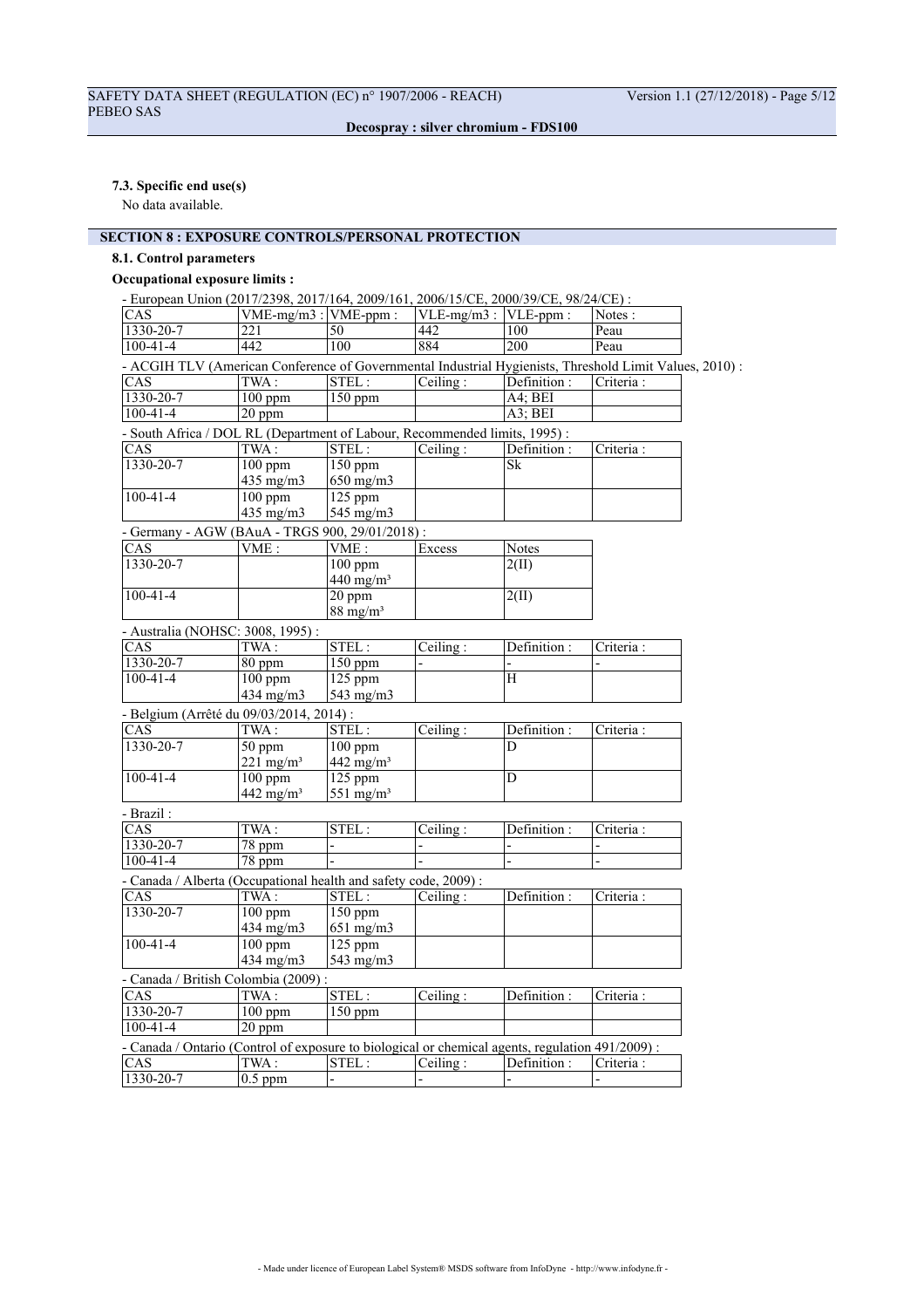|                              | $\alpha$ anada / $\alpha$ acoce (ilegurations on occupational neann and safety).                               |                            |                           |                                  |                |                            |
|------------------------------|----------------------------------------------------------------------------------------------------------------|----------------------------|---------------------------|----------------------------------|----------------|----------------------------|
| CAS.                         | TWA:                                                                                                           | STEL:                      | $\overline{C}$ eiling:    | $\overline{\text{Definition}}$ : | Criteria :     |                            |
| 1330-20-7                    | $100$ ppm                                                                                                      | 150 ppm                    |                           |                                  |                |                            |
|                              | 434 mg/m3                                                                                                      | $651$ mg/m3                |                           |                                  |                |                            |
| $100 - 41 - 4$               | $100$ ppm                                                                                                      | $125$ ppm                  |                           |                                  |                |                            |
|                              | $434$ mg/m $3$                                                                                                 | 543 mg/m3                  |                           |                                  |                |                            |
| - China (GBZ 2.1, 2007) :    |                                                                                                                |                            |                           |                                  |                |                            |
| CAS                          | TWA:                                                                                                           | STEL:                      | Anm :                     | TWA:                             | STEL:          | Anm :                      |
| 1330-20-7                    | $50 \text{ mg/m}$                                                                                              | $100$ mg/m $3$             |                           |                                  |                |                            |
| $100 - 41 - 4$               | $100 \text{ mg/m}$                                                                                             | $\frac{150 \text{ mg}}{m}$ |                           | G2B                              |                |                            |
| - Denmark (2008) :           |                                                                                                                |                            |                           |                                  |                |                            |
| Stof                         | <b>TWA</b>                                                                                                     | <b>VSTEL</b>               | Loftvaerdi                | Anm                              |                |                            |
| 1330-20-7                    | 25 ppm                                                                                                         |                            |                           | <b>EH</b>                        |                |                            |
|                              | $109$ mg/m <sup>3</sup>                                                                                        |                            |                           |                                  |                |                            |
| $100 - 41 - 4$               | 50 ppm                                                                                                         |                            |                           | EK                               |                |                            |
|                              | $217$ mg/m <sup>3</sup>                                                                                        |                            |                           |                                  |                |                            |
|                              | - France (INRS - ED984 : 2016) :                                                                               |                            |                           |                                  |                |                            |
| CAS                          | VME-ppm:                                                                                                       |                            | $VME-mg/m3$ : $VLE-ppm$ : | $VLE-mg/m3$ :                    | Notes :        | TMP No:                    |
| 1330-20-7                    | 50                                                                                                             | 221                        | 100                       | 442                              | *              | $4 \overline{ Bis}, 84, *$ |
| $100 - 41 - 4$               | 20                                                                                                             | 88.4                       | 100                       | 442                              | $\ast$         | 84                         |
| - Finland (HTP-värden 2016): |                                                                                                                |                            |                           |                                  |                |                            |
| CAS                          | TWA:                                                                                                           | STEL:                      | Ceiling:                  | Definition :                     | Criteria:      |                            |
| 1330-20-7                    | 50 ppm                                                                                                         | $\overline{100}$ ppm       |                           |                                  |                |                            |
|                              | $220$ mg/m <sup>3</sup>                                                                                        | $440$ mg/m <sup>3</sup>    |                           |                                  |                |                            |
| $100 - 41 - 4$               | 50 ppm                                                                                                         | $200$ ppm                  |                           |                                  |                |                            |
|                              | $220 \text{ mg/m}^3$                                                                                           | $880$ mg/m <sup>3</sup>    |                           |                                  |                |                            |
|                              |                                                                                                                |                            |                           |                                  |                |                            |
|                              | - Spain (Instituto Nacional de Seguridad e Higiene en el Trabajo (INSHT), 2017) :                              |                            |                           |                                  |                |                            |
| CAS                          | TWA:                                                                                                           | STEL:                      | Ceiling:                  | Definition :                     | Criteria:      |                            |
| 1330-20-7                    | 50 ppm                                                                                                         | $\overline{100}$ ppm       |                           | via dermica,                     |                |                            |
|                              | $221 \text{ mg/m}^3$                                                                                           | $442$ mg/m <sup>3</sup>    |                           |                                  |                |                            |
| $100 - 41 - 4$               | $100$ ppm                                                                                                      | $200$ ppm                  |                           | via dermica,                     |                |                            |
|                              | 441 mg/m <sup>3</sup>                                                                                          | $884$ mg/m <sup>3</sup>    |                           | VLB®, VLI                        |                |                            |
|                              | - Hong-Kong (Code of practice on control of air impurities (Chemicals substances) in the workplace, 04/2002) : |                            |                           |                                  |                |                            |
| CAS                          | TWA:                                                                                                           | STEL:                      | Ceiling:                  | Definition:                      | Criteria:      |                            |
| 1330-20-7                    | $100$ ppm                                                                                                      | 150 ppm                    |                           |                                  |                |                            |
| $100 - 41 - 4$               | $100$ ppm                                                                                                      | 125 ppm                    |                           |                                  |                |                            |
|                              | - Ireland (Code of practice for the Chemical Agents Regulations, 2016):                                        |                            |                           |                                  |                |                            |
| CAS                          | TWA:                                                                                                           | STEL:                      | Ceiling:                  | Definition :                     | Criteria :     |                            |
| 1330-20-7                    | 50 ppm                                                                                                         | $100$ ppm                  |                           |                                  |                |                            |
|                              | $221 \text{ mg/m}^3$                                                                                           | 442 mg/m <sup>3</sup>      |                           |                                  |                |                            |
| $100 - 41 - 4$               | $100$ ppm                                                                                                      | $\overline{200}$ ppm       |                           |                                  |                |                            |
|                              | 442 mg/m <sup>3</sup>                                                                                          | $884$ mg/m <sup>3</sup>    |                           |                                  |                |                            |
| - Japan (JSOH, 11/05/2017):  |                                                                                                                |                            |                           |                                  |                |                            |
| CAS                          | TWA:                                                                                                           | STEL:                      | Ceiling:                  | Definition :                     | Criteria:      |                            |
| 1330-20-7                    | $50$ ppm                                                                                                       |                            |                           |                                  |                |                            |
| $100 - 41 - 4$               | $50$ ppm                                                                                                       |                            |                           |                                  |                |                            |
|                              | $217$ mg/m <sup>3</sup>                                                                                        |                            |                           |                                  |                |                            |
|                              |                                                                                                                |                            |                           |                                  |                |                            |
| - Malaysia :                 |                                                                                                                |                            |                           |                                  |                |                            |
| CAS                          | TWA:                                                                                                           | STEL:                      | Ceiling:                  | Definition :                     | Criteria :     |                            |
| 1330-20-7                    | $100$ ppm                                                                                                      |                            |                           |                                  |                |                            |
| $100 - 41 - 4$               | $100$ ppm                                                                                                      |                            | $\overline{\phantom{0}}$  | $\overline{\phantom{0}}$         | $\overline{a}$ |                            |
| - Mexico:                    |                                                                                                                |                            |                           |                                  |                |                            |
| CAS                          | TWA:                                                                                                           | $\overline{\text{STEL}}$ : | Ceiling:                  | Definition:                      | Criteria :     |                            |
| 1330-20-7                    | $100$ ppm                                                                                                      | 150 ppm                    |                           |                                  |                |                            |
| $100 - 41 - 4$               | 100 ppm                                                                                                        | 125 ppm                    |                           |                                  |                |                            |

- Canada / Quebec (Regulations on occupational health and safety) :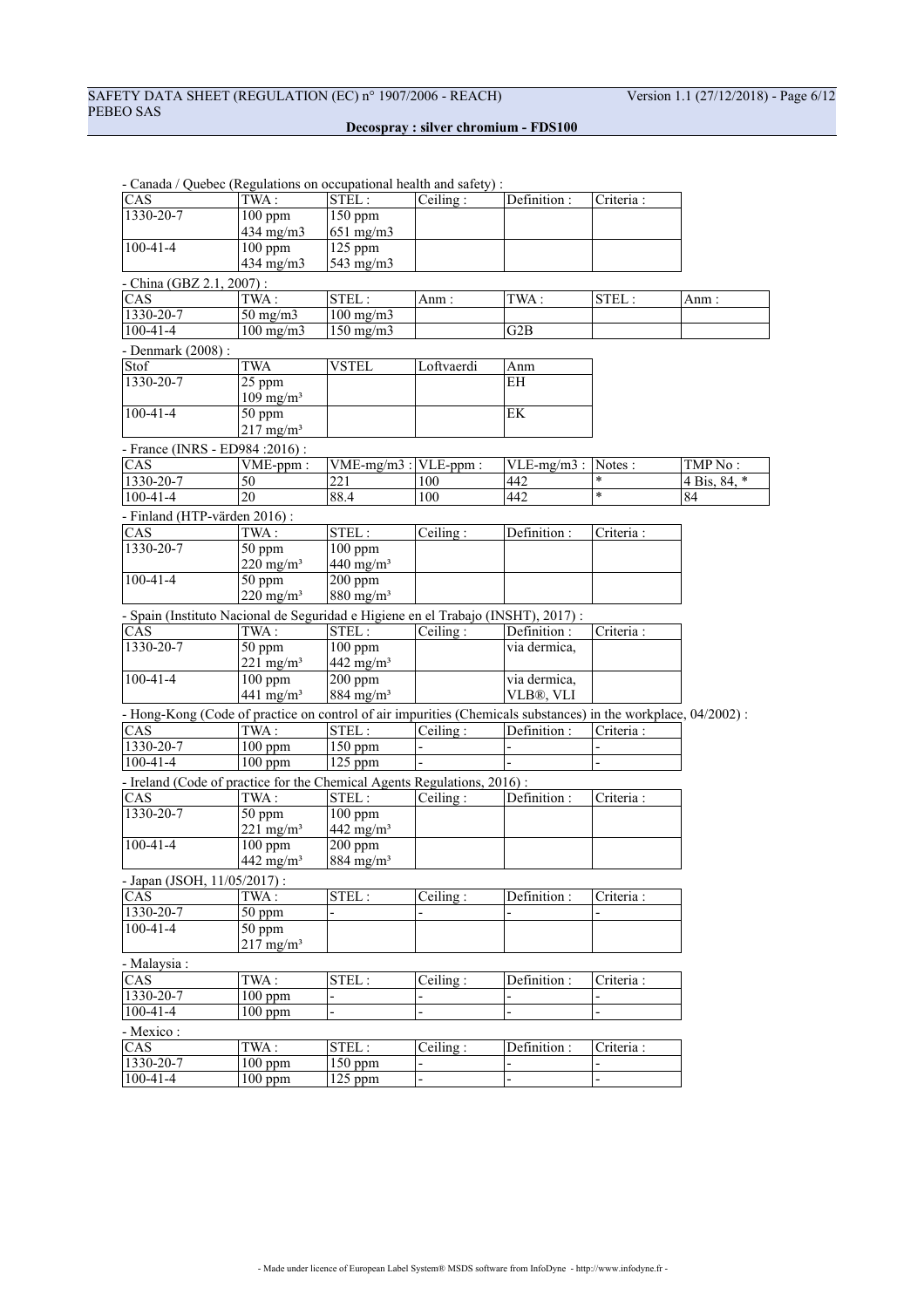|                                                                                                          |                         | on administrative normer for forthemoning i diocrasamioshere, may 2007). |                          |              |            |
|----------------------------------------------------------------------------------------------------------|-------------------------|--------------------------------------------------------------------------|--------------------------|--------------|------------|
| CAS.                                                                                                     | TWA:                    | STEL:                                                                    | Ceiling:                 | Definition : | Criteria : |
| 1330-20-7                                                                                                | 25 ppm                  |                                                                          |                          | H            |            |
|                                                                                                          | $108$ mg/m $3$          |                                                                          |                          |              |            |
| $100 - 41 - 4$                                                                                           | 5 ppm                   |                                                                          |                          | H K          |            |
|                                                                                                          | $20 \text{ mg/m}$       |                                                                          |                          |              |            |
| - New Zealand (Workplace Exposure standards, 2002):                                                      |                         |                                                                          |                          |              |            |
| CAS                                                                                                      | TWA:                    | STEL:                                                                    | Ceiling:                 | Definition : | Criteria:  |
| 1330-20-7                                                                                                | 50 ppm                  |                                                                          |                          |              |            |
|                                                                                                          | $217 \text{ mg/m}$      |                                                                          |                          |              |            |
| $100 - 41 - 4$                                                                                           | $100$ ppm               | $125$ ppm                                                                |                          |              |            |
|                                                                                                          | 434 mg/m3               | 543 mg/m3                                                                |                          |              |            |
| - Netherlands / MAC-waarde (10 december 2014) :                                                          |                         |                                                                          |                          |              |            |
| <b>CAS</b>                                                                                               | TWA:                    | STEL:                                                                    | Ceiling:                 | Definition : | Criteria : |
| $1330 - 20 - 7$                                                                                          | $210 \text{ mg/m}^3$    | 442 mg/m <sup>3</sup>                                                    |                          | Huid         |            |
| $100 - 41 - 4$                                                                                           | $215 \text{ mg/m}^3$    | $430$ mg/m <sup>3</sup>                                                  |                          | Huid         |            |
|                                                                                                          |                         |                                                                          |                          |              |            |
| - Poland (2014) :<br>CAS                                                                                 | TWA:                    | STEL:                                                                    | Ceiling:                 | Definition : | Criteria : |
| 1330-20-7                                                                                                | $100$ mg/m <sup>3</sup> |                                                                          |                          |              |            |
| $100 - 41 - 4$                                                                                           | $200 \text{ mg/m}^3$    | $400 \text{ mg/m}^3$                                                     |                          |              |            |
|                                                                                                          |                         |                                                                          |                          |              |            |
| - Czech Republic (Regulation No. 361/2007) :                                                             |                         |                                                                          |                          |              |            |
| CAS                                                                                                      | TWA:                    | STEL:                                                                    | Ceiling:                 | Definition : | Criteria : |
| 1330-20-7                                                                                                | $200$ mg/m <sup>3</sup> | $400$ mg/m <sup>3</sup>                                                  |                          | D, I         |            |
| $100 - 41 - 4$                                                                                           | $200 \text{ mg/m}^3$    | $500$ mg/m <sup>3</sup>                                                  |                          | D            |            |
| - Slovakia (Règlement 300/2007, 471/2011 23/11/2011) :                                                   |                         |                                                                          |                          |              |            |
| CAS                                                                                                      | TWA:                    | STEL:                                                                    | Ceiling:                 | Definition:  | Criteria:  |
| 1330-20-7                                                                                                | 50 ppm                  | $\frac{100}{2}$ ppm                                                      |                          | K            |            |
|                                                                                                          | $221 \text{ mg/m}^3$    | 442 mg/m <sup>3</sup>                                                    |                          |              |            |
| $100 - 41 - 4$                                                                                           | $100$ ppm               | $200$ ppm                                                                |                          | K            |            |
|                                                                                                          | 442 mg/m <sup>3</sup>   | $884$ mg/m <sup>3</sup>                                                  |                          |              |            |
| - Switzerland (SUVAPRO 2017):                                                                            |                         |                                                                          |                          |              |            |
| CAS                                                                                                      | <b>VME</b>              | <b>VLE</b>                                                               | Valeur plafond Notations |              |            |
| 1330-20-7                                                                                                | $100$ ppm               | $200$ ppm                                                                |                          | R B          |            |
|                                                                                                          | $435$ mg/m <sup>3</sup> | $870$ mg/m <sup>3</sup>                                                  |                          |              |            |
| $100 - 41 - 4$                                                                                           | 50 ppm                  | 50 ppm                                                                   |                          | R B OB       |            |
|                                                                                                          | $220 \text{ mg/m}^3$    | $220$ mg/m <sup>3</sup>                                                  |                          |              |            |
| - Sweden (AFS 2015:7):                                                                                   |                         |                                                                          |                          |              |            |
| CAS                                                                                                      | TWA:                    | STEL:                                                                    | Ceiling:                 | Definition : | Criteria : |
| 1330-20-7                                                                                                | 2015 ppm                | $100$ mg/m <sup>3</sup>                                                  |                          | H            |            |
|                                                                                                          | $50 \text{ mg/m}^3$     | 442 $fc/m3$                                                              |                          |              |            |
|                                                                                                          | $221$ fcm $/3$          |                                                                          |                          |              |            |
| $100 - 41 - 4$                                                                                           | 2015 ppm                | $200$ mg/m <sup>3</sup>                                                  |                          | H            |            |
|                                                                                                          | $50 \text{ mg/m}^3$     | 884 fc/m <sup>3</sup>                                                    |                          |              |            |
|                                                                                                          | $220$ fcm $/3$          |                                                                          |                          |              |            |
| - UK / WEL (Workplace exposure limits, EH40/2005, 2011) :                                                |                         |                                                                          |                          |              |            |
| CAS                                                                                                      | TWA:                    | STEL:                                                                    | Ceiling:                 | Definition:  | Criteria : |
| 1330-20-7                                                                                                | 50 ppm                  | $100$ ppm                                                                |                          | Sk, BMGV     |            |
|                                                                                                          | $220$ mg/m <sup>3</sup> | 441 mg/m <sup>3</sup>                                                    |                          |              |            |
| $100 - 41 - 4$                                                                                           | $100$ ppm               | 125 ppm                                                                  |                          | Sk           |            |
|                                                                                                          | $441$ mg/m <sup>3</sup> | 552 mg/m $3$                                                             |                          |              |            |
| - USA / NIOSH REL (National Institute for Occupational Safety and Health, Recommended exposure limits) : |                         |                                                                          |                          |              |            |
| CAS                                                                                                      | TWA:                    | STEL:                                                                    | Ceiling:                 | Definition : | Criteria : |
| $100 - 41 - 4$                                                                                           | $100$ ppm               | 125 ppm                                                                  |                          |              |            |
|                                                                                                          |                         |                                                                          |                          |              |            |

- Norway (Veiledning om administrative normer for forurensning i arbeidsatmosfære, May 2007) :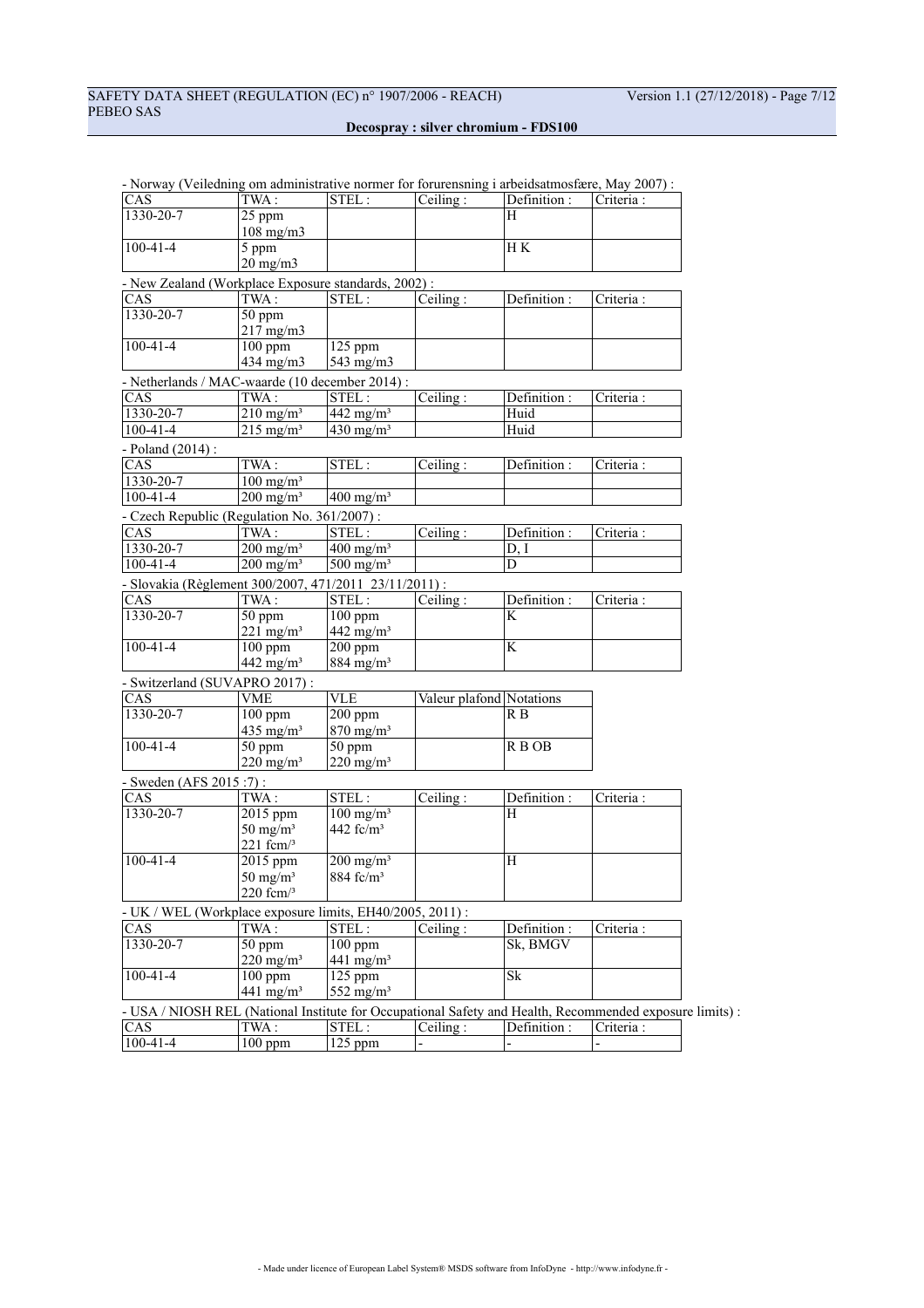- USA / NIOSH IDLH (National Institute for Occupational Safety and Health, Immediately Dangerous to Life or Health Concentrations) :

| CAS                                                                                             | TWA :              | $\small\texttt{ STEL:}$ | Ceiling: | Definition: | Criteria:  |  |
|-------------------------------------------------------------------------------------------------|--------------------|-------------------------|----------|-------------|------------|--|
| $100 - 41 - 4$                                                                                  | $100$ ppm          | $ 125$ ppm              |          |             |            |  |
|                                                                                                 | $435 \text{ mg/m}$ | $545 \text{ mg/m}$      |          |             |            |  |
| - USA / OSHA PEL (Occupational Safety and Health Administration, Permissible Exposure Limits) : |                    |                         |          |             |            |  |
| CAS                                                                                             | TWA :              | STEL:                   | Ceiling: | Definition: | Criteria : |  |
| $100 - 41 - 4$                                                                                  | $100$ ppm          |                         |          |             |            |  |
|                                                                                                 | 435 mg/m3          |                         |          |             |            |  |

### **8.2. Exposure controls**

#### **Personal protection measures, such as personal protective equipment**

Pictogram(s) indicating the obligation of wearing personal protective equipment (PPE) :



Use personal protective equipment that is clean and has been properly maintained.

Store personal protective equipment in a clean place, away from the work area.

Never eat, drink or smoke during use. Remove and wash contaminated clothing before re-using. Ensure that there is adequate ventilation, especially in confined areas.

## **- Eye / face protection**

Avoid contact with eyes.

Use eye protectors designed to protect against liquid splashes

Before handling, wear safety goggles with protective sides accordance with standard EN166.

In the event of high danger, protect the face with a face shield.

Prescription glasses are not considered as protection.

Individuals wearing contact lenses should wear prescription glasses during work where they may be exposed to irritant vapours.

Provide eyewash stations in facilities where the product is handled constantly.

## **- Hand protection**

Use suitable protective gloves that are resistant to chemical agents in accordance with standard EN374.

Gloves must be selected according to the application and duration of use at the workstation.

Protective gloves need to be selected according to their suitability for the workstation in question : other chemical products that may be handled, necessary physical protections (cutting, pricking, heat protection), level of dexterity required.

- Type of gloves recommended :
- PVA (Polyvinyl alcohol)

Recommended properties :

- Impervious gloves in accordance with standard EN374

## **- Body protection**

Avoid skin contact.

Wear suitable protective clothing.

Suitable type of protective clothing :

In the event of substantial spatter, wear liquid-tight protective clothing against chemical risks (type 3) in accordance with EN14605 to prevent skin contact.

In the event of a risk of splashing, wear protective clothing against chemical risks (type 6) in accordance with EN13034 to prevent skin contact.

Work clothing worn by personnel shall be laundered regularly.

After contact with the product, all parts of the body that have been soiled must be washed.

#### **- Respiratory protection**

Avoid breathing vapours.

If the ventilation is insufficient, wear appropriate breathing apparatus.

When workers are confronted with concentrations that are above occupational exposure limits, they must wear a suitable, approved, respiratory protection device.

### Type of FFP mask :

Wear a disposable half-mask aerosol filter in accordance with standard EN149.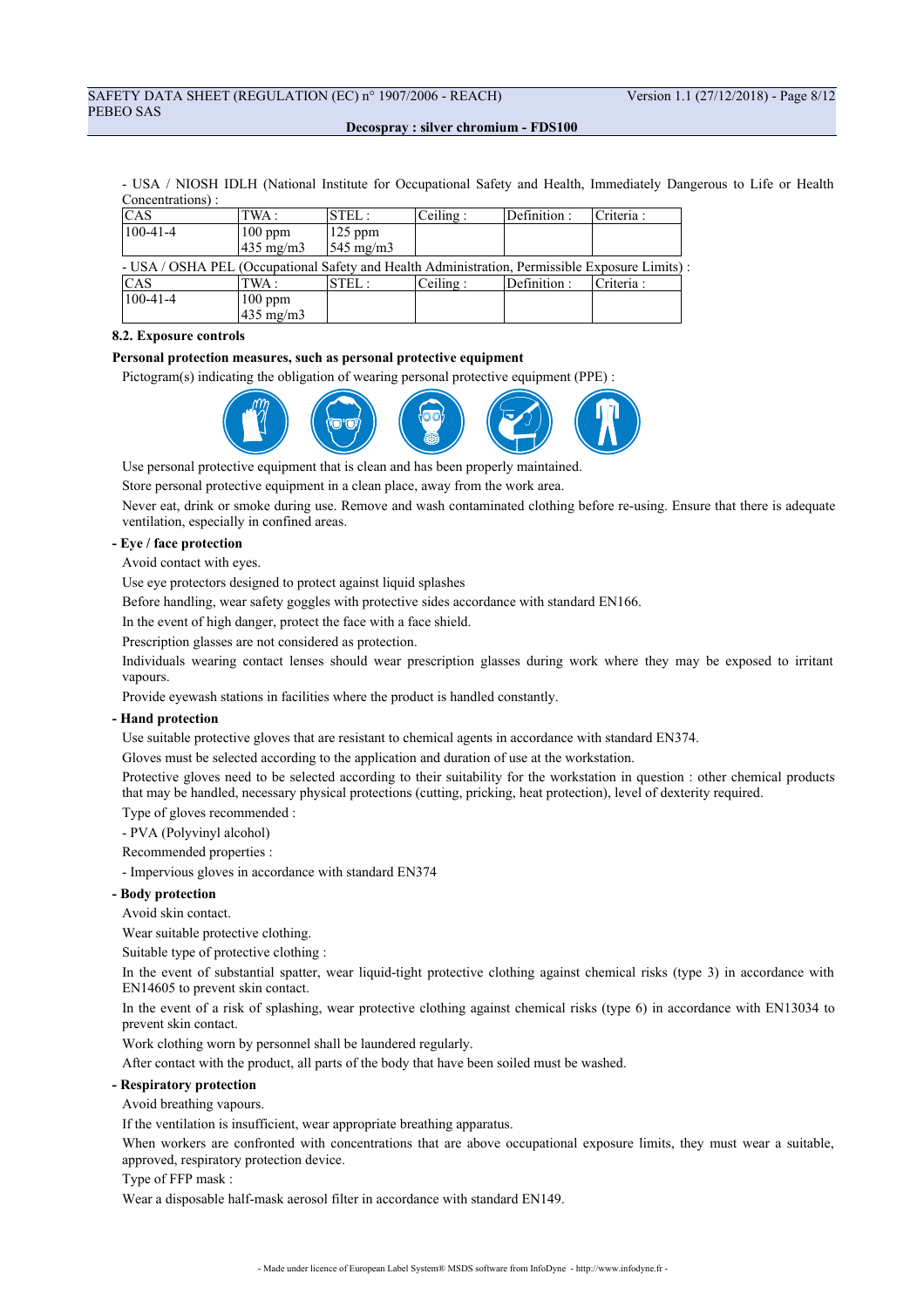| Category:                                                                             |
|---------------------------------------------------------------------------------------|
| - FFP1                                                                                |
| $-$ FFP3                                                                              |
| Anti-gas and vapour filter(s) (Combined filters) in accordance with standard EN14387: |
|                                                                                       |

- A1 (Brown)
- A3 (Brown)

Particle filter according to standard EN143 :

- P1 (White)
- P3 (White)

## **SECTION 9 : PHYSICAL AND CHEMICAL PROPERTIES**

| 9.1. Information on basic physical and chemical properties |                           |  |  |
|------------------------------------------------------------|---------------------------|--|--|
| <b>General information:</b>                                |                           |  |  |
| Physical state:                                            | Fluid liquid.             |  |  |
|                                                            | Spray.                    |  |  |
| Important health, safety and environmental information     |                           |  |  |
| $pH$ :                                                     | Not relevant.             |  |  |
| Boiling point/boiling range :                              | Not specified.            |  |  |
| Explosive properties, lower explosivity limit $(\%)$ :     | 1.6                       |  |  |
| Explosive properties, upper explosivity limit (%) :        | 8.2                       |  |  |
| Vapour pressure $(50^{\circ}C)$ :                          | Below 110 kPa (1.10 bar). |  |  |
| Density:                                                   | 0.80                      |  |  |
| Water solubility:                                          | Insoluble.                |  |  |
| Melting point/melting range :                              | Not relevant.             |  |  |
| Self-ignition temperature :                                | $434 \degree C$           |  |  |
| Decomposition point/decomposition range :                  | Not relevant.             |  |  |
| Chemical combustion heat :                                 | Not specified.            |  |  |
| Inflammation time:                                         | Not specified.            |  |  |
| Deflagration density:                                      | Not specified.            |  |  |
| Inflammation distance:                                     | Not specified.            |  |  |
| Flame height :                                             | Not specified.            |  |  |
| Flame duration:                                            | Not specified.            |  |  |
| 9.2. Other information                                     |                           |  |  |
| Enthalpy of combustion :                                   | $9863$ kcal/kg            |  |  |
| $VOC (g/l)$ :                                              | 595.4                     |  |  |

## **SECTION 10 : STABILITY AND REACTIVITY**

## **10.1. Reactivity**

In contact with water or damp air, the mixture releases highly flammable gases in dangerous quantities at a minimum rate of 1 litre/kg/hr.

### **10.2. Chemical stability**

This mixture is stable under the recommended handling and storage conditions in section 7.

#### **10.3. Possibility of hazardous reactions**

When exposed to high temperatures, the mixture can release hazardous decomposition products, such as carbon monoxide and dioxide, fumes and nitrogen oxide.

## **10.4. Conditions to avoid**

Any apparatus likely to produce a flame or to have a metallic surface at high temperature (burners, electric arcs, furnaces etc.) must not be allowed on the premises.

- Avoid :
- heating
- heat

#### **10.5. Incompatible materials**

No data available.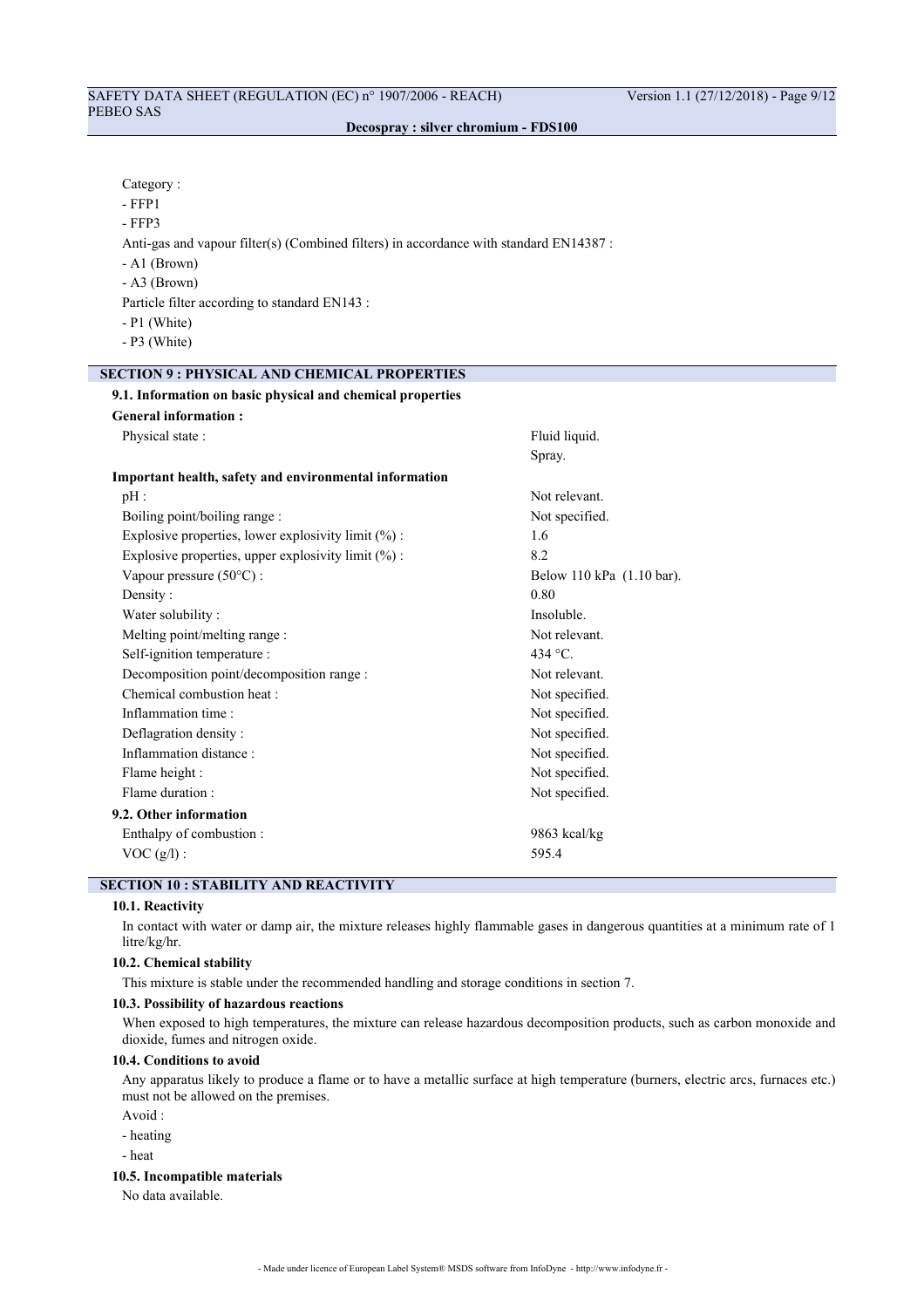#### **10.6. Hazardous decomposition products**

The thermal decomposition may release/form :

- carbon monoxide (CO)
- carbon dioxide (CO2)

#### **SECTION 11 : TOXICOLOGICAL INFORMATION**

#### **11.1. Information on toxicological effects**

Exposure to vapours from solvents in the mixture in excess of the stated occupational exposure limit may result in adverse health effects such as mucous membrane and respiratory system irritation and adverse effects on kidney, liver and central nervous system.

Symptoms produced will include headaches, numbness, dizziness, fatigue, muscular asthenia and, in extreme cases, loss of consciousness.

May cause irreversible damage to the skin; namely inflammation of the skin or the formation of erythema and eschar or oedema following exposure up to four hours.

Repeated or prolonged contact with the mixture may cause removal of natural oil from the skin resulting in non-allergic contact dermatitis and absorption through the skin.

May have reversible effects on the eyes, such as eye irritation which is totally reversible by the end of observation at 21 days. Splashes in the eyes may cause irritation and reversible damage

Respiratory tract irritation may occur, together with symptoms such as coughing, choking and breathing difficulties.

May cause severe damage to organs in the event of repeated or prolonged exposure.

## **11.1.1. Substances**

No toxicological data available for the substances.

#### **11.1.2. Mixture**

No toxicological data available for the mixture.

#### **Monograph(s) from the IARC (International Agency for Research on Cancer) :**

CAS 1330-20-7 : IARC Group 3 : The agent is not classifiable as to its carcinogenicity to humans.

## **SECTION 12 : ECOLOGICAL INFORMATION**

### **12.1. Toxicity**

#### **12.1.2. Mixtures**

No aquatic toxicity data available for the mixture.

#### **12.2. Persistence and degradability**

No data available.

## **12.3. Bioaccumulative potential**

#### No data available.

#### **12.4. Mobility in soil**

No data available.

## **12.5. Results of PBT and vPvB assessment**

No data available.

### **12.6. Other adverse effects**

No data available.

## **SECTION 13 : DISPOSAL CONSIDERATIONS**

Proper waste management of the mixture and/or its container must be determined in accordance with Directive 2008/98/EC.

#### **13.1. Waste treatment methods**

Do not pour into drains or waterways.

#### **Waste :**

Waste management is carried out without endangering human health, without harming the environment and, in particular without risk to water, air, soil, plants or animals.

Recycle or dispose of waste in compliance with current legislation, preferably via a certified collector or company.

Do not contaminate the ground or water with waste, do not dispose of waste into the environment.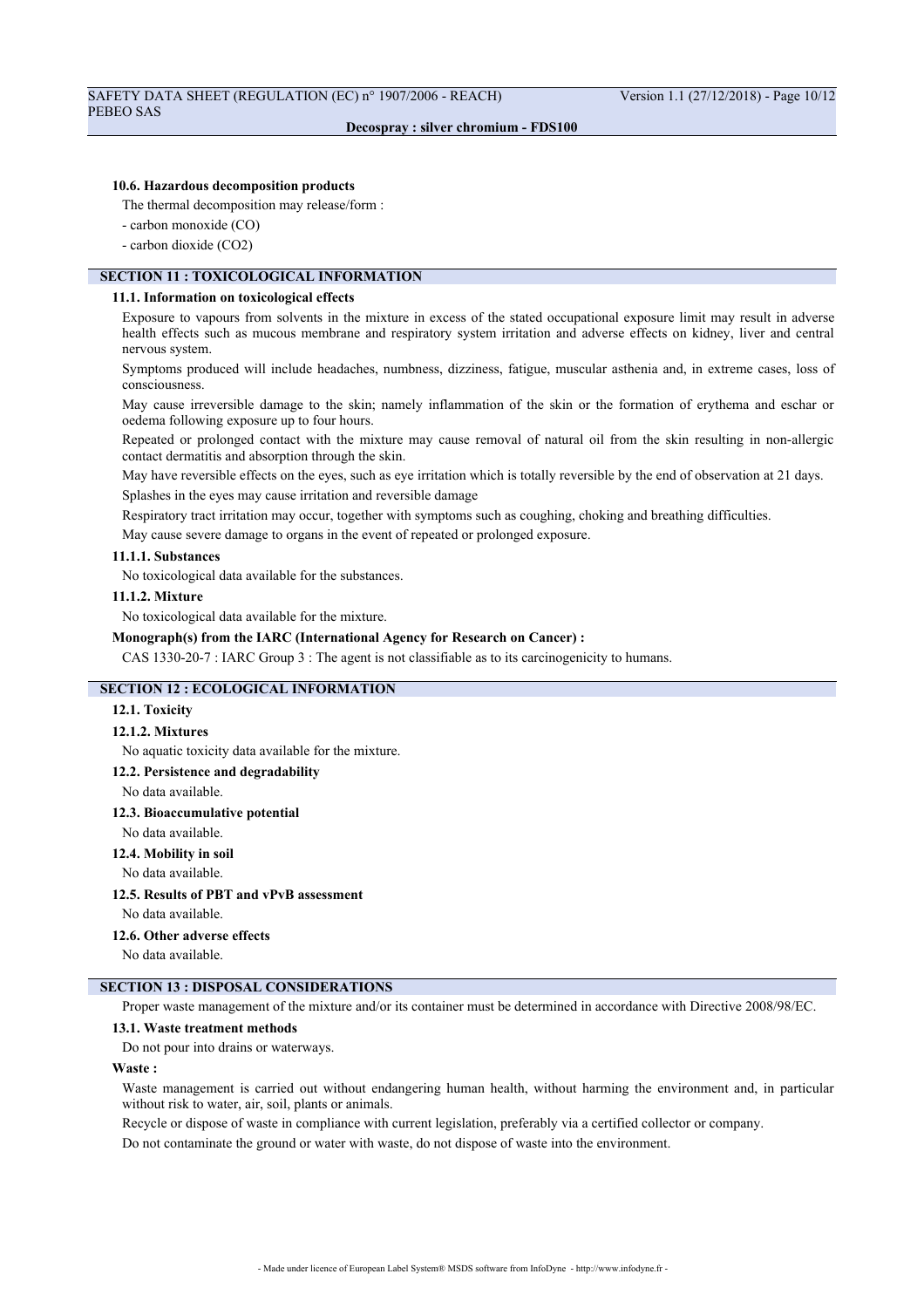#### **Soiled packaging :**

Empty container completely. Keep label(s) on container. Give to a certified disposal contractor.

## **Codes of wastes (Decision 2014/955/EC, Directive 2008/98/EEC on hazardous waste) :**

20 01 27 \* paint, inks, adhesives and resins containing dangerous substances

15 01 04 metallic packaging

## **SECTION 14 : TRANSPORT INFORMATION**

Transport product in compliance with provisions of the ADR for road, RID for rail, IMDG for sea and ICAO/IATA for air transport (ADR 2017 - IMDG 2016 - ICAO/IATA 2017).

#### **14.1. UN number**

1950

### **14.2. UN proper shipping name**

UN1950=AEROSOLS, flammable

## **14.3. Transport hazard class(es)**

- Classification :



2.1

**14.4. Packing group**

#### -

-

#### **14.5. Environmental hazards**

**14.6. Special precautions for user**

| $\sim$<br><b>ADR</b><br>'KII | $\sim$<br>Class | Code            | Pack gr | Label | Ident. | ப | $Pr_{\text{OVI}}$<br>- 10 V 15.                                                                       | ⋯  | Cat. | l unne. |
|------------------------------|-----------------|-----------------|---------|-------|--------|---|-------------------------------------------------------------------------------------------------------|----|------|---------|
|                              |                 | $ -$<br>৲┗<br>◡ |         | . .   |        |   | $\sim$<br>190<br><b>АДД</b><br>$\overline{\phantom{a}}$<br>ے ر<br>л.<br>.<br>$\overline{\phantom{a}}$ | ∟∪ |      |         |
|                              |                 |                 |         |       |        |   |                                                                                                       |    |      |         |

| IMDG | Class | $\gamma$ ot<br>Label         | Pack gr. | LО        | <b>EMS</b> | Provis.         | EC             |
|------|-------|------------------------------|----------|-----------|------------|-----------------|----------------|
|      |       | $\text{See}$ SP63 $\text{L}$ |          | See SP277 | IF-D.S-U   | 163 190 277 327 | E <sub>0</sub> |
|      |       |                              |          |           |            | 344 381 959     |                |

| <b>IATA</b> | <b>Class</b> | 2°Label | Pack gr. | Passager  | Passager  | Cargo | Cargo  | Inote | EC             |
|-------------|--------------|---------|----------|-----------|-----------|-------|--------|-------|----------------|
|             | 2.1          | -       |          | Forbidden | Forbidden | 203   | 150 kg | A1    | E <sub>0</sub> |
|             |              |         |          |           |           |       |        | A145  |                |
|             |              |         |          |           |           |       |        | A167  |                |
|             |              |         |          |           |           |       |        | A802  |                |
|             | 2.1          |         |          | Forbidden | Forbidden |       |        | A1    | E <sub>0</sub> |
|             |              |         |          |           |           |       |        | AA145 |                |
|             |              |         |          |           |           |       |        | A167  |                |
|             |              |         |          |           |           |       |        | A802  |                |

For limited quantities, see part 2.7 of the OACI/IATA and chapter 3.4 of the ADR and IMDG.

For excepted quantities, see part 2.6 of the OACI/IATA and chapter 3.5 of the ADR and IMDG.

#### **14.7. Transport in bulk according to Annex II of Marpol and the IBC Code**

No data available.

## **SECTION 15 : REGULATORY INFORMATION**

## **15.1. Safety, health and environmental regulations/legislation specific for the substance or mixture**

## **- Classification and labelling information included in section 2:**

The following regulations have been used:

- Directive 75/324/CEE modified by directive 2013/10/UE
- EU Regulation No. 1272/2008 amended by EU Regulation No. 2018/669 (ATP 11)